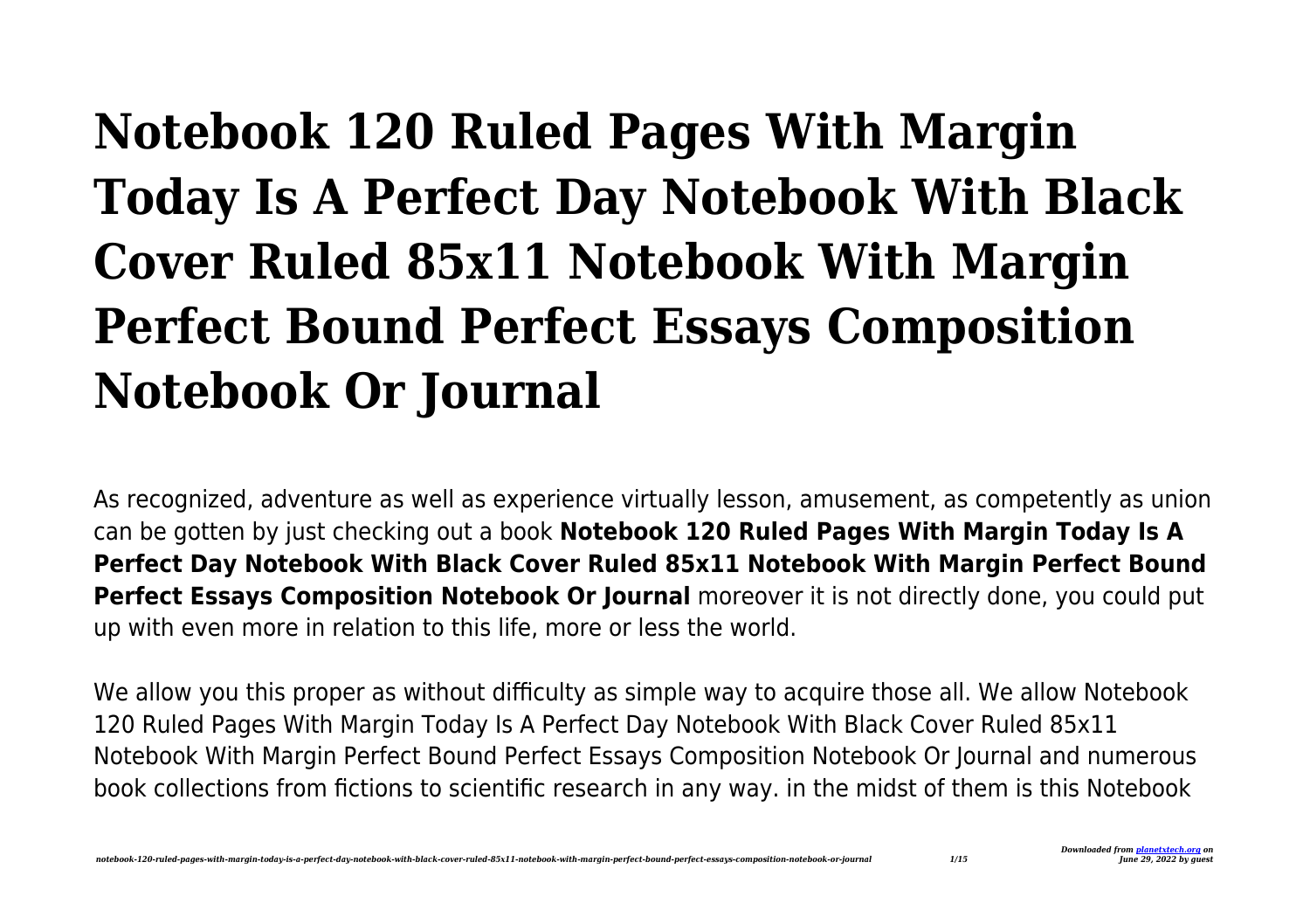120 Ruled Pages With Margin Today Is A Perfect Day Notebook With Black Cover Ruled 85x11 Notebook With Margin Perfect Bound Perfect Essays Composition Notebook Or Journal that can be your partner.

#### **#Succeed Notebook 120 Ruled Pages with**

**Margin** Spicy Journals 2014-05-25 Ruled notebook with margin and pink/rainbow cover, in a good sized 8.5 x11 inch format that is excellent for composition books and notebooks. The notebook is perfect bound so that pages will not fall out with a soft yet sturdy cover. Lined/Ruled: Yes Margin: Yes Numbered pages: No Part of the Notebook not Ebook series with cover design by annumar - "#Succeed - Believe you Can and You Will". Our notebooks all have a distinctive, colorful cover. To see our full range of notebooks and journals visit us at Spicyjournals.com or click on the Amazon author link for Spicy Journals above.

#### **#Persist Notebook 120 Ruled Pages with**

**Margin** Spicy Journals 2014-05-30 Ruled notebook with margin and pink cover, in a good sized 8.5 x11 inch format that is excellent for composition books and notebooks. The notebook is perfect bound so that pages will not fall out with a soft yet sturdy cover. Lined/Ruled: Yes Margin: Yes Numbered pages: No Part of the Notebook not Ebook series with cover design by annumar - "#Persist - Welcome to Persistance. Relish the Journey, Enjoy your Success". Our notebooks all have a distinctive, colorful cover. To see our full range of notebooks and journals visit us at Spicyjournals.com or click on the Amazon author link for Spicy Journals above. **#Succeed Notebook 120 Ruled Pages with Margin** Spicy Journals 2014-05-25 Ruled notebook with margin and black/rainbow cover,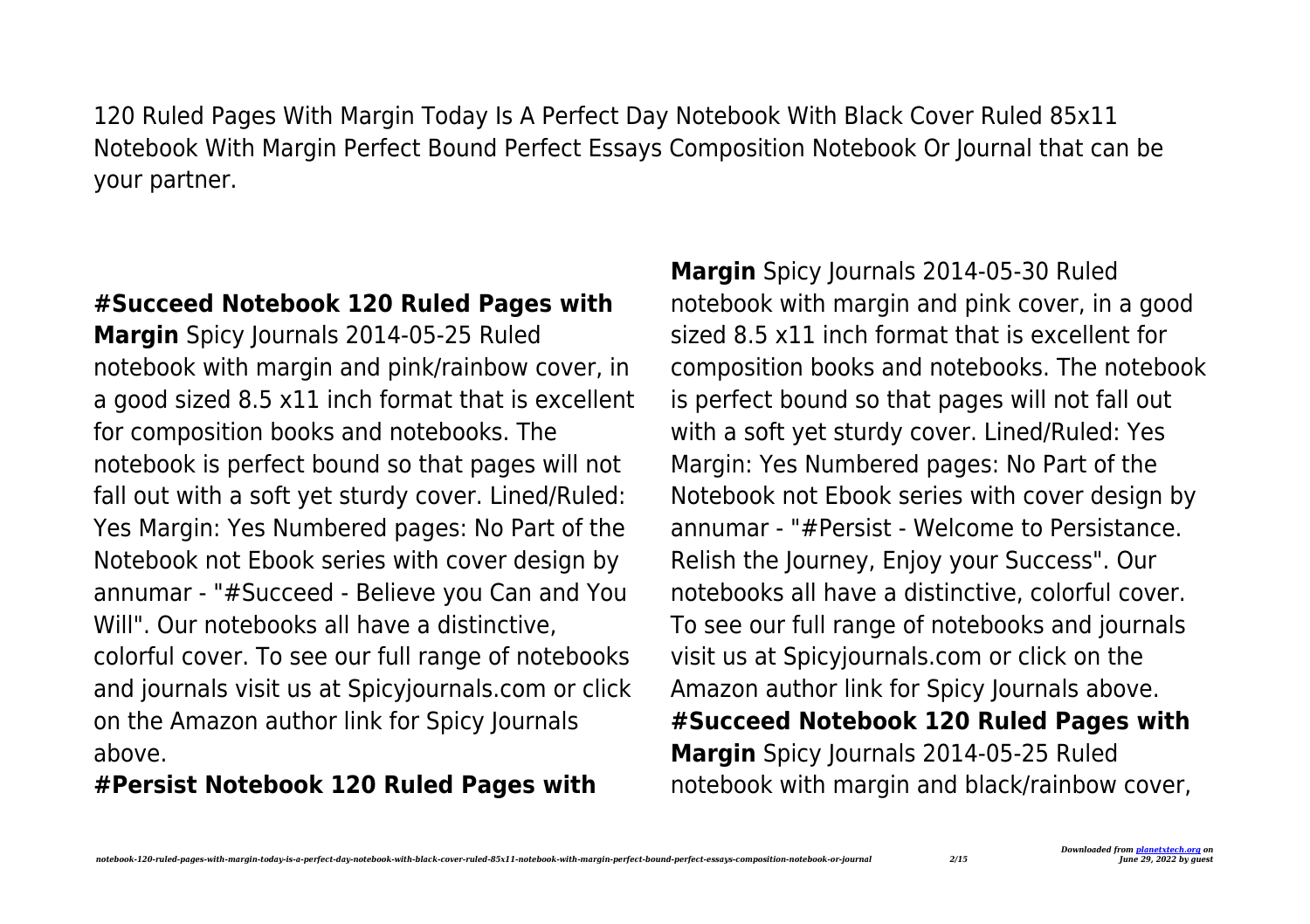in a good sized 8.5 x11 inch format that is excellent for composition books and notebooks. The notebook is perfect bound so that pages will not fall out with a soft yet sturdy cover. Lined/Ruled: Yes Margin: Yes Numbered pages: No Part of the Notebook not Ebook series with cover design by annumar - "#Succeed - Believe you Can and You Will". Our notebooks all have a distinctive, colorful cover. To see our full range of notebooks and journals visit us at

Spicyjournals.com or click on the Amazon author link for Spicy Journals above.

#Persist Notebook 120 Ruled Pages with Margin Spicy Journals 2014-05-30 Ruled notebook with margin and burgundy cover, in a good sized 8.5 x11 inch format that is excellent for composition books and notebooks. The notebook is perfect bound so that pages will not fall out with a soft yet sturdy cover. Lined/Ruled: Yes Margin: Yes Numbered pages: No Part of the Notebook not Ebook series with cover design by annumar - "#Persist - Welcome to Persistance. Relish the

Journey, Enjoy your Success". Our notebooks all have a distinctive, colorful cover. To see our full range of notebooks and journals visit us at Spicyjournals.com or click on the Amazon author link for Spicy Journals above.

**Notebook 120 Ruled Pages with Margin** Spicy Journals 2014-04-02 Ruled notebook with margin and lime green cover, in a good sized 8.5 x11 inch format that is excellent for composition books and notebooks. The notebook is perfect bound so that pages will not fall out with a soft yet sturdy cover. Lined/Ruled: Yes Margin: Yes Numbered pages: No Part of the Notebook not Ebook series with cover design by annumar - "Dream, Believe, Achieve." Our notebooks all have a distinctive, colorful cover. To see our full range of notebooks and journals visit us at Spicyjournals.com or click on the Amazon author link for Spicy Journals above. #Persist Notebook 120 Ruled Pages with Margin Spicy Journals 2014-05-30 Ruled notebook with margin and blue cover, in a good sized 8.5 x11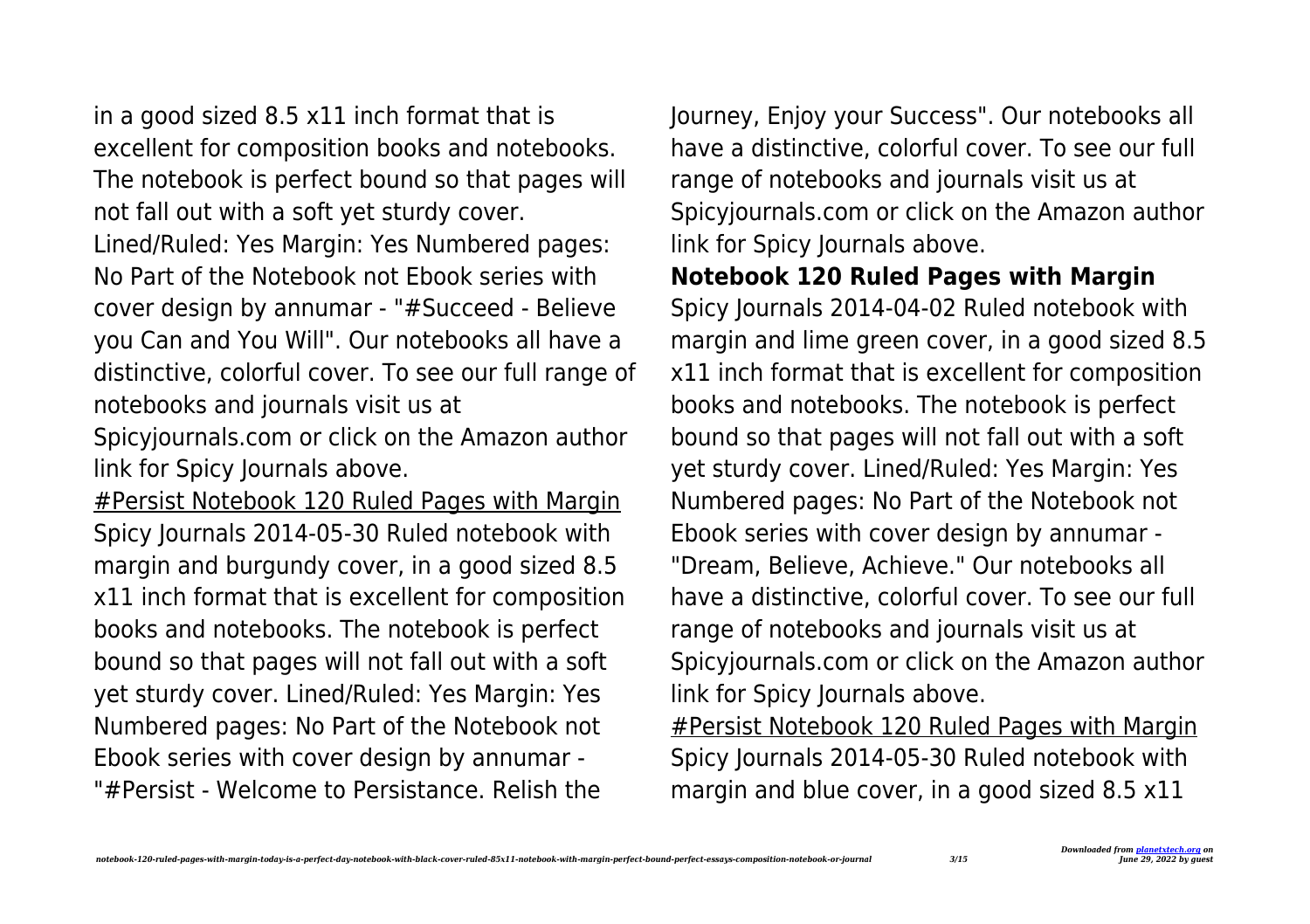inch format that is excellent for composition books and notebooks. The notebook is perfect bound so that pages will not fall out with a soft yet sturdy cover. Lined/Ruled: Yes Margin: Yes Numbered pages: No Part of the Notebook not Ebook series with cover design by annumar - "#Persist - Welcome to Persistance. Relish the Journey, Enjoy your Success". Our notebooks all have a distinctive, colorful cover. To see our full range of notebooks and journals visit us at Spicyjournals.com or click on the Amazon author link for Spicy Journals above.

## **Notebook 120 Ruled Pages with Margin**

Spicy Journals 2014-04-04 Ruled notebook with black cover, 120 lined pages with a margin in a good sized 8.5 x11 inch format that is excellent for composition books and notebooks. The notebook is perfect bound so that pages will not fall out with a soft yet sturdy cover. Lined/Ruled: " Yes" Margin: "Yes" Numbered pages: "No" Part of the Notebook not Ebook series with cover design by "annumar" - "Today is a Perfect Day..." The notebooks in our art series all have a distinctive soft but sturdy cover. To see our full range of notebooks and journals visit us at Spicyjournals.com.

Nifty Notebook 120 Ruled Pages with Margin Nifty Notebook 2014-11-08 Lined notebook with lines spaced at 8mm/0.315 in. and a margin on the left in a 6 x 9 inch format also handy for pockets and purses. This notebook is excellent for composition books and journals. It is perfect bound so that pages will not fall out and has a soft yet sturdy cover. Lined/Ruled: Yes Lined spacing 8mm/0.315 in. Margin: Yes Numbered pages: No Part of the Nifty Notebook series with cover design by annumar - "Dream, Believe, Achieve." Our notebooks all have a distinctive, colorful cover. To see our full range of handysized notebooks and journals visit us at niftynotebook.com or click on the Amazon author link for Nifty Notebook above. **#Succeed Notebook 120 Ruled Pages with Margin** Spicy Journals 2014-05-25 Ruled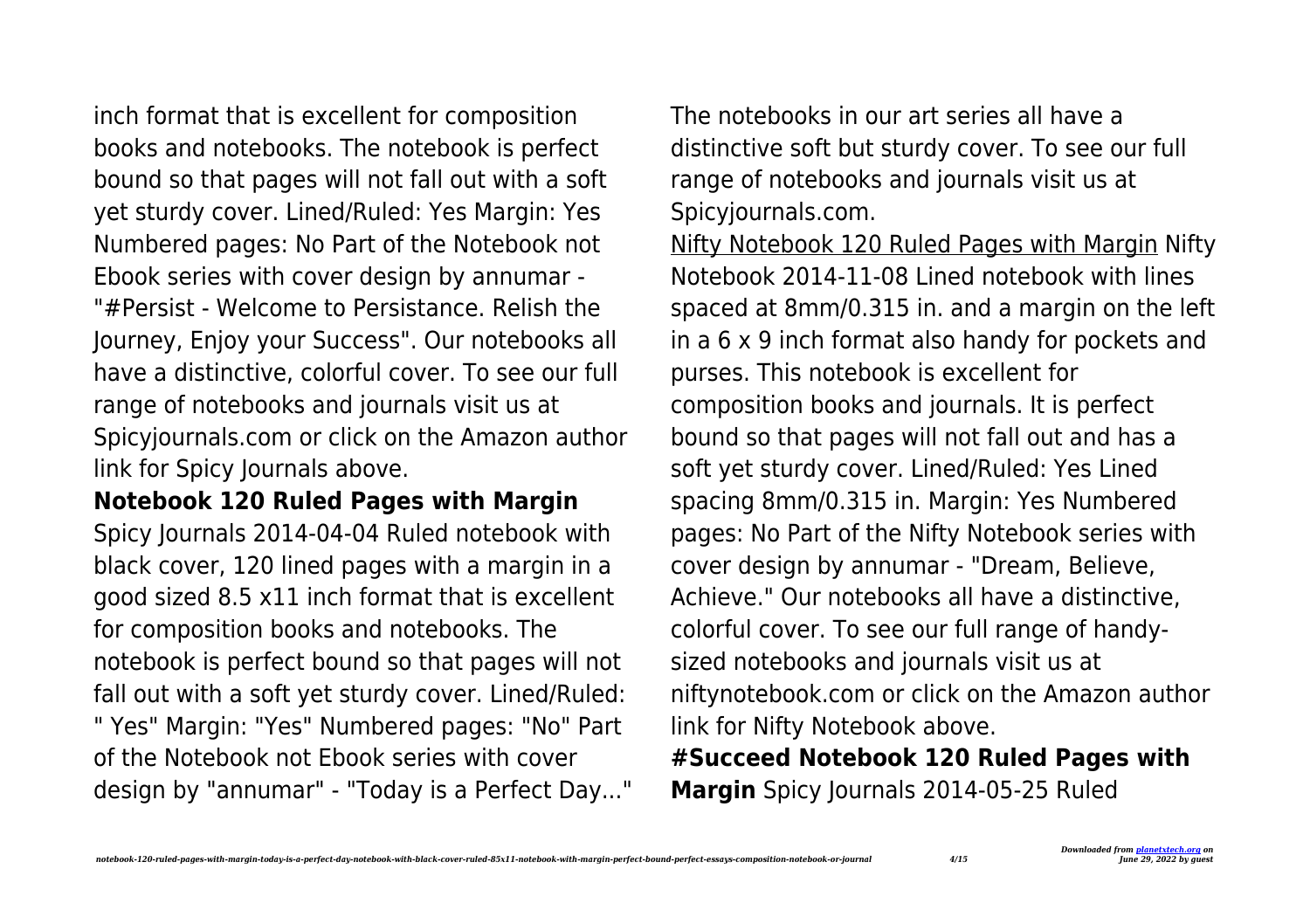notebook with margin and red/rainbow cover, in a good sized 8.5 x11 inch format that is excellent for composition books and notebooks. The notebook is perfect bound so that pages will not fall out with a soft yet sturdy cover. Lined/Ruled: Yes Margin: Yes Numbered pages: No Part of the Notebook not Ebook series with cover design by annumar - "#Succeed - Believe you Can and You Will". Our notebooks all have a distinctive. colorful cover. To see our full range of notebooks and journals visit us at Spicyjournals.com or click on the Amazon author link for Spicy Journals

above.

Notebook 120 Ruled Pages with Margin Spicy Journals 2014-04-06 Ruled notebook with black cover, 120 lined pages with a margin in a good sized 8.5 x11 inch format that is excellent for composition books and notebooks. The notebook is perfect bound so that pages will not fall out with a soft yet sturdy cover. Lined/Ruled: " Yes" Margin: "Yes" Numbered pages: "No" Part of the Notebook not Ebook series with cover design by

"annumar" - "Beliefs, Actions, Results, Beliefs..." Our notebooks all have a distinctive soft but sturdy cover. To see our full range of notebooks and journals visit us at Spicyjournals.com. Notebook 120 Ruled Pages with Margin Spicy Journals 2014-05-11 Ruled notebook with margin and lime green cover, in a good sized 8.5 x11 inch format that is excellent for composition books and notebooks. The notebook is perfect bound so that pages will not fall out with a soft yet sturdy cover. Lined/Ruled: Yes Margin: Yes Numbered pages: No Part of the Notebook not Ebook series with cover design by annumar - "Dewdrops." Our notebooks all have a distinctive, colorful cover. To see our full range of notebooks and journals visit us at Spicyjournals.com or click on the Amazon author link for Spicy Journals above.

Notebook 120 Ruled Pages with Margin Spicy Journals 2014-04-04 Ruled notebook with black cover, 120 lined pages with a margin in a good sized 8.5 x11 inch format that is excellent for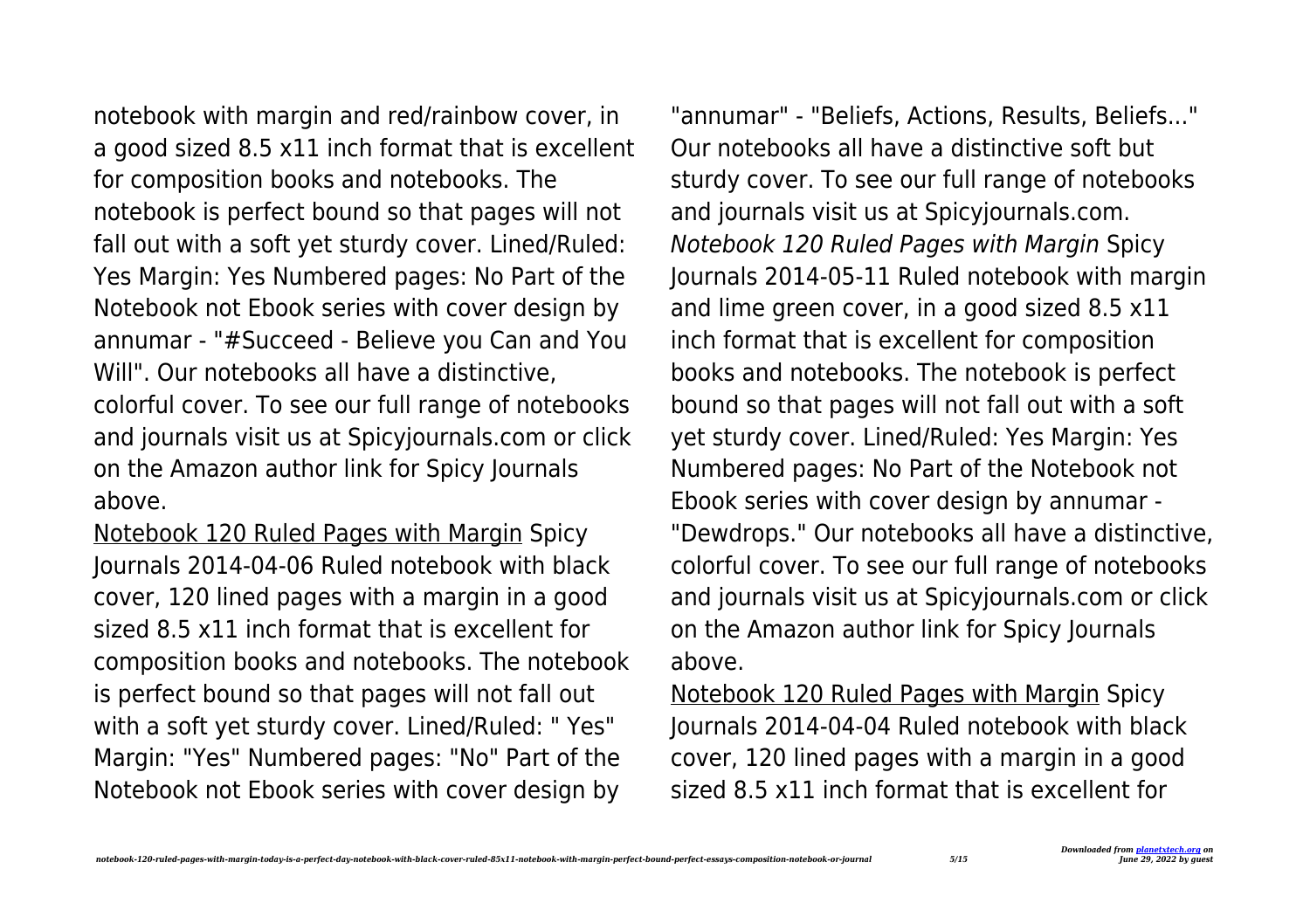composition books and notebooks. The notebook is perfect bound so that pages will not fall out with a soft yet sturdy cover. Lined/Ruled: Yes Margin: Yes Numbered pages: No Part of the Notebook not Ebook series with cover design by annumar - "If nothing ever changed..." The notebooks in our art series all have a distinctive soft but sturdy cover. To see our full range of notebooks and journals visit us at Spicyjournals.com.

Today I Will Make Magic Happen - Notebook 120 Ruled Pages with Margin Spicy Journals 2014-05-09 Ruled notebook with margin and black cover, in a good sized 8.5 x 11 inch format that is excellent for composition books and notebooks. The notebook is perfect bound so that pages will not fall out with a soft yet sturdy cover. Lined/Ruled: Yes Margin: Yes Numbered pages: No Part of the Notebook not Ebook series with cover design by annumar. The front cover has: "Today I will make Magic". The back cover inspires with "Dream, Believe, Achieve". Our

notebooks all have a distinctive, colorful cover. To see our full range of notebooks and journals visit us at Spicyjournals.com.

**This Is Your Moment. Own It! - Notebook 120 Ruled Pages with Margin** Spicy Journals 2014-05-09 Ruled notebook with margin and black cover, in a good sized 8.5 x11 inch format that is excellent for composition books and notebooks. The notebook is perfect bound so that pages will not fall out with a soft yet sturdy cover. Lined/Ruled: Yes Margin: Yes Numbered pages: No Part of the Notebook not Ebook series with cover design by annumar. The front cover has: "This is your Moment. Own it!" The back cover inspires with "Dream, Believe, Achieve". Our notebooks all have a distinctive, colorful cover. To see our full range of notebooks and journals visit us at Spicyjournals.com. **Nifty Notebook 120 Ruled Pages with Margin** Nifty Notebook 2014-11-08 Lined notebook with lines spaced at 8mm/0.315 in. and

a margin on the left in a 6 x 9 inch format also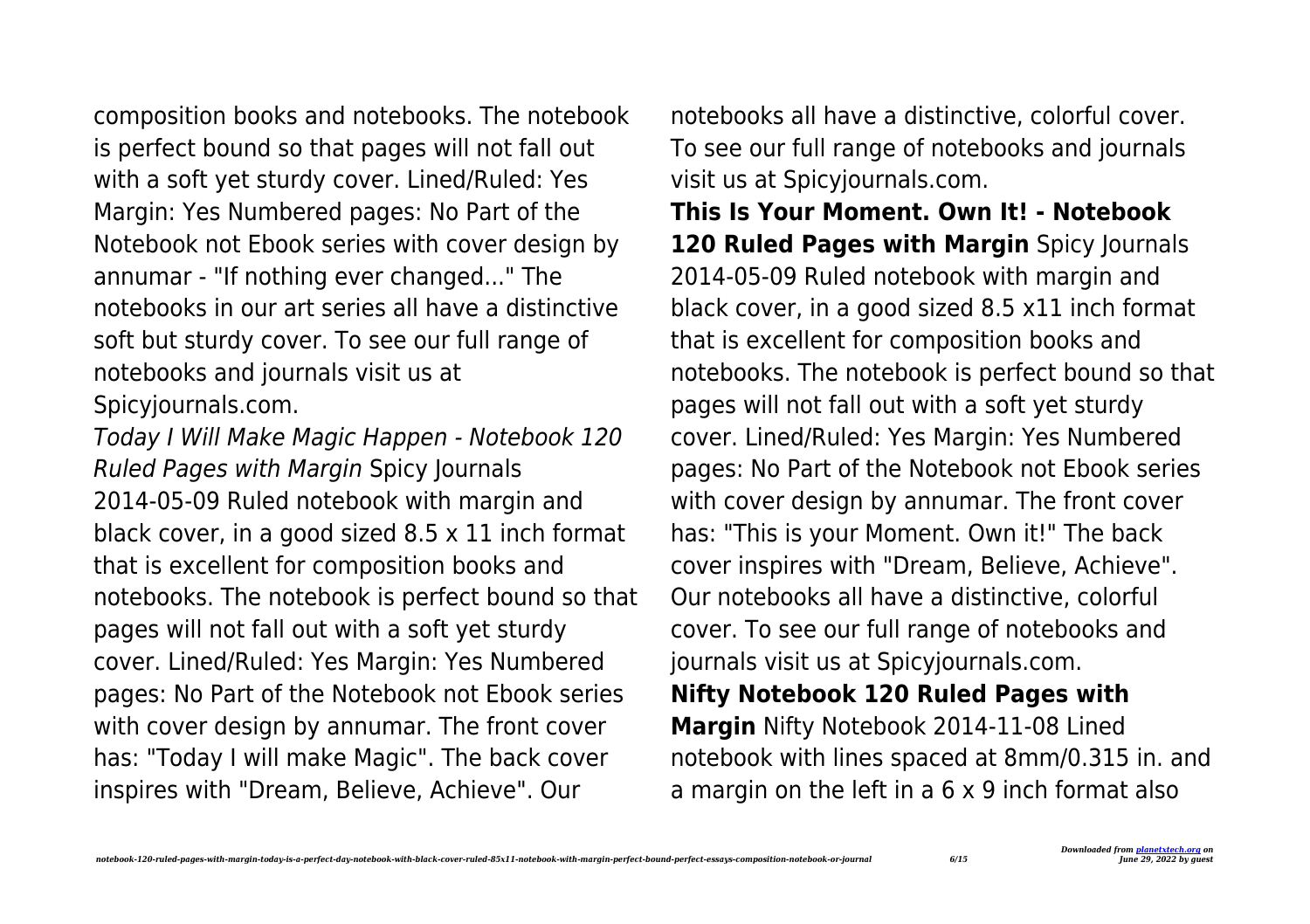handy for pockets and purses. This notebook is excellent for composition books and journals. It is perfect bound so that pages will not fall out and has a soft yet sturdy cover. Lined/Ruled: Yes Lined spacing 8mm/0.315 in. Margin: Yes Numbered pages: No Part of the Nifty Notebook series with cover design by annumar - "Dream, Believe, Achieve." Our notebooks all have a distinctive, colorful cover. To see our full range of handy-sized notebooks and journals visit us at niftynotebook.com or click on the Amazon author link for Nifty Notebook above.

Notebook 120 Ruled Pages with Margin Spicy Journals 2014-04-04 Ruled notebook with orange cover, 120 lined pages with a margin in a good sized 8.5 x11 inch format that is excellent for composition books and notebooks. The notebook is perfect bound so that pages will not fall out with a soft yet sturdy cover. Lined/Ruled: " Yes" Margin: "Yes" Numbered pages: "No" Part of the Notebook not Ebook series with cover design by "annumar" - "Today is a Perfect Day..." The

notebooks in our art series all have a distinctive soft but sturdy cover. To see our full range of notebooks and journals visit us at Spicyjournals.com.

Follow Your Heart Notebook 120 Ruled Pages with Margin Spicy Journals 2014-07-23 Ruled notebook with margin and yellow cover, in a good sized 8.5 x11 inch format that is excellent for composition books and notebooks. The notebook is perfect bound so that pages will not fall out with a soft yet sturdy cover. Lined/Ruled: Yes Margin: Yes Numbered pages: No Part of the Notebook not Ebook series with cover design by annumar - "Follow Your Heart #FollowYourHeart". Our notebooks all have a distinctive, colorful cover. To see our full range of notebooks and journals visit us at Spicyjournals.com or click on the Amazon author link for Spicy Journals above. **#Succeed Notebook 120 Ruled Pages with Margin** Spicy Journals 2014-05-25 Ruled notebook with margin and purple/rainbow cover, in a good sized 8.5 x11 inch format that is

*Downloaded from [planetxtech.org](https://planetxtech.org) on June 29, 2022 by guest*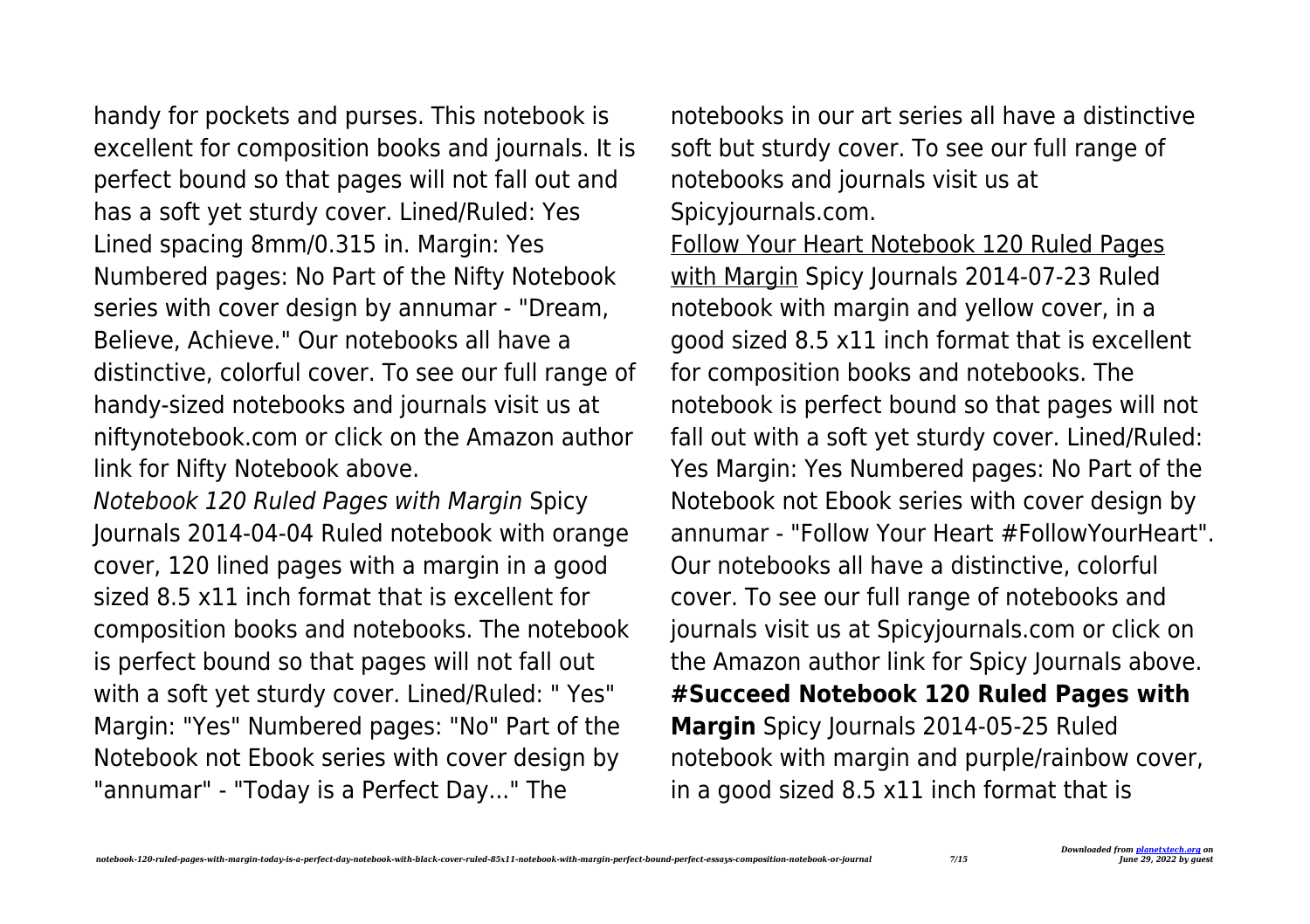excellent for composition books and notebooks. The notebook is perfect bound so that pages will not fall out with a soft yet sturdy cover. Lined/Ruled: Yes Margin: Yes Numbered pages: No Part of the Notebook not Ebook series with cover design by annumar - "#Succeed - Believe you Can and You Will". Our notebooks all have a distinctive, colorful cover. To see our full range of notebooks and journals visit us at

Spicyjournals.com or click on the Amazon author link for Spicy Journals above.

Follow Your Heart Notebook 120 Ruled Pages with Margin Spicy Journals 2014-07-23 Ruled notebook with margin and orange cover, in a good sized 8.5 x11 inch format that is excellent for composition books and notebooks. The notebook is perfect bound so that pages will not fall out with a soft yet sturdy cover. Lined/Ruled: Yes Margin: Yes Numbered pages: No Part of the Notebook not Ebook series with cover design by annumar - "Follow Your Heart #FollowYourHeart". Our notebooks all have a distinctive, colorful

cover. To see our full range of notebooks and journals visit us at Spicyjournals.com or click on the Amazon author link for Spicy Journals above. Nifty Notebook 120 Ruled Pages with Margin Nifty Notebook 2014-11-07 Lined notebook with lines spaced at 8mm/0.315 in. and a margin on the left in a 6 x 9 inch format also handy for pockets and purses. This notebook is excellent for composition books and journals. It is perfect bound so that pages will not fall out and has a soft yet sturdy cover. Lined/Ruled: Yes Lined spacing 8mm/0.315 in. Margin: Yes Numbered pages: No Part of the Nifty Notebook series with cover design by annumar - "Dream, Believe, Achieve." Our notebooks all have a distinctive, colorful cover. To see our full range of handysized notebooks and journals visit us at niftynotebook.com or click on the Amazon author link for Nifty Notebook above. **Nifty Notebook 120 Ruled Pages with**

**Margin** Nifty Notebook 2014-11-08 Lined notebook with lines spaced at 8mm/0.315 in. and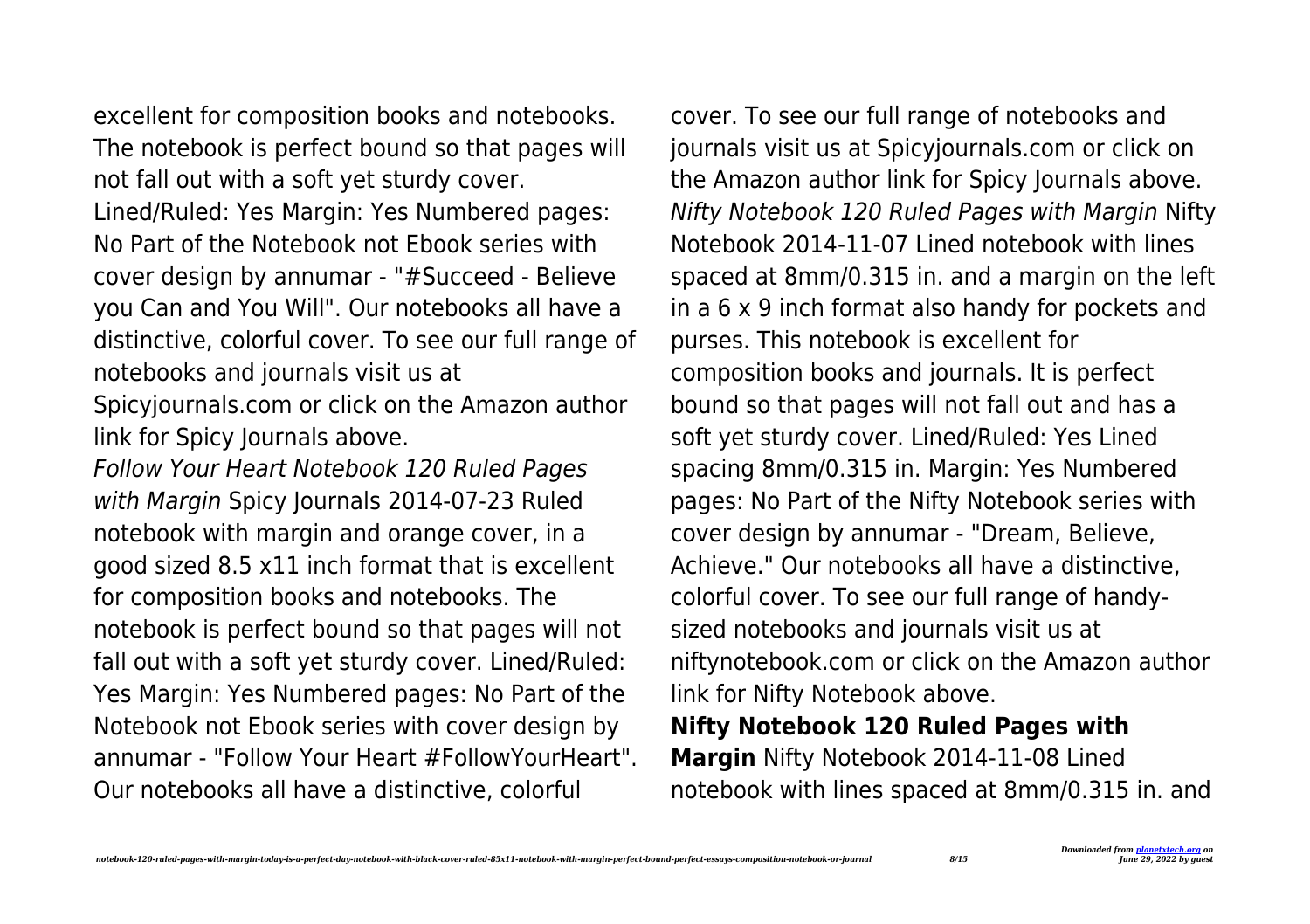a margin on the left in a 6 x 9 inch format also handy for pockets and purses. This notebook is excellent for composition books and journals. It is perfect bound so that pages will not fall out and has a soft yet sturdy cover. Lined/Ruled: Yes Lined spacing 8mm/0.315 in. Margin: Yes Numbered pages: No Part of the Nifty Notebook series with cover design by annumar - "Dream, Believe, Achieve." Our notebooks all have a distinctive, colorful cover. To see our full range of handy-sized notebooks and journals visit us at niftynotebook.com or click on the Amazon author link for Nifty Notebook above.

## **Notebook 120 Ruled Pages with Margin**

Spicy Journals 2014-04-04 Ruled notebook with green cover, 120 lined pages with a margin in a good sized 8.5 x11 inch format that is excellent for composition books and notebooks. The notebook is perfect bound so that pages will not fall out with a soft yet sturdy cover. Lined/Ruled: Yes Margin: Yes Numbered pages: No Part of the Notebook not Ebook series with cover design by

annumar - "If nothing ever changed..." The notebooks in our art series all have a distinctive soft but sturdy cover. To see our full range of notebooks and journals visit us at Spicyjournals.com.

**Today I Will Make Magic Happen - Notebook 120 Ruled Pages with Margin** Spicy Journals 2014-05-09 Ruled notebook with margin and red cover, in a good sized 8.5 x 11 inch format that is excellent for composition books and notebooks. The notebook is perfect bound so that pages will not fall out with a soft yet sturdy cover. Lined/Ruled: Yes Margin: Yes Numbered pages: No Part of the Notebook not Ebook series with cover design by annumar. The front cover has: "Today I will make Magic Happen". The back cover inspires with "Dream, Believe, Achieve". Our notebooks all have a distinctive, colorful cover. To see our full range of notebooks and journals visit us at Spicyjournals.com. Positive, Patient, Persistent Notebook 120 Ruled Pages with Margin Spicy Journals 2014-07-27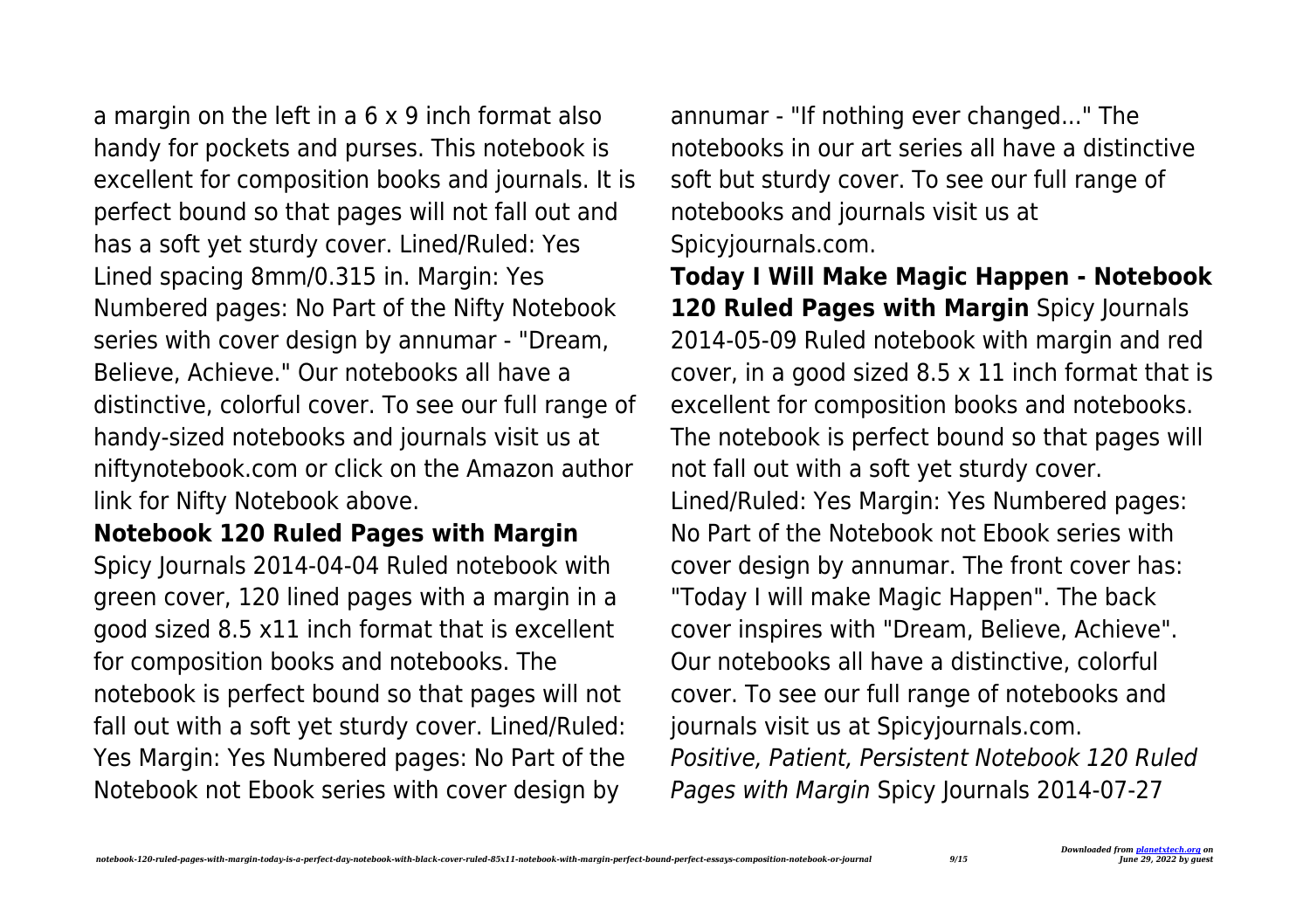a good sized 8.5 x11 inch format that is excellent for composition books and notebooks. The notebook is perfect bound so that pages will not fall out with a soft yet sturdy cover. Lined/Ruled: Yes Margin: Yes Numbered pages: No Part of the Notebook not Ebook series with cover design by annumar - "Positive, Patient, Persistent #PPPSUCCESS". Our notebooks all have a distinctive, colorful cover. To see our full range of notebooks and journals visit us at Spicyjournals.com or click on the Amazon author link for Spicy Journals above.

Ruled notebook with margin and purple cover, in

**Notebook 120 Numbered Ruled Pages with Margin** Spicy Journals 2014-03-19 Ruled notebook with blue cover, with 120 numbered lined pages with a margin in a generous 8.5 x11 inch format that is excellent for composition books and notebooks. The notebook is perfect bound so that pages will not fall out. Part of the Notebook not Ebook series with cover design by "Spicy Marketing." Our notebooks all have a

distinctive, colorful cover. To see our full range of notebooks and journals visit us at Spicyjournals.com.

# **Notebook 120 Ruled Pages with Margin**

Spicy Journals 2014-04-06 Ruled notebook with orange cover, 120 lined pages with a margin in a good sized 8.5 x11 inch format that is excellent for composition books and notebooks. The notebook is perfect bound so that pages will not fall out with a soft yet sturdy cover. Lined/Ruled: " Yes" Margin: "Yes" Numbered pages: "No" Part of the Notebook not Ebook series with cover design by "annumar" - "Beliefs, Actions, Results, Beliefs..." Our notebooks all have a distinctive soft but sturdy cover. To see our full range of notebooks and journals visit us at Spicyjournals.com.

# **Notebook 120 Ruled Pages with Margin**

Spicy Journals 2014-03-20 Ruled notebook with lime-colored cover, with 120 lined and numbered pages with a margin in a good sized 8.5 x 11 inch format that is excellent for composition books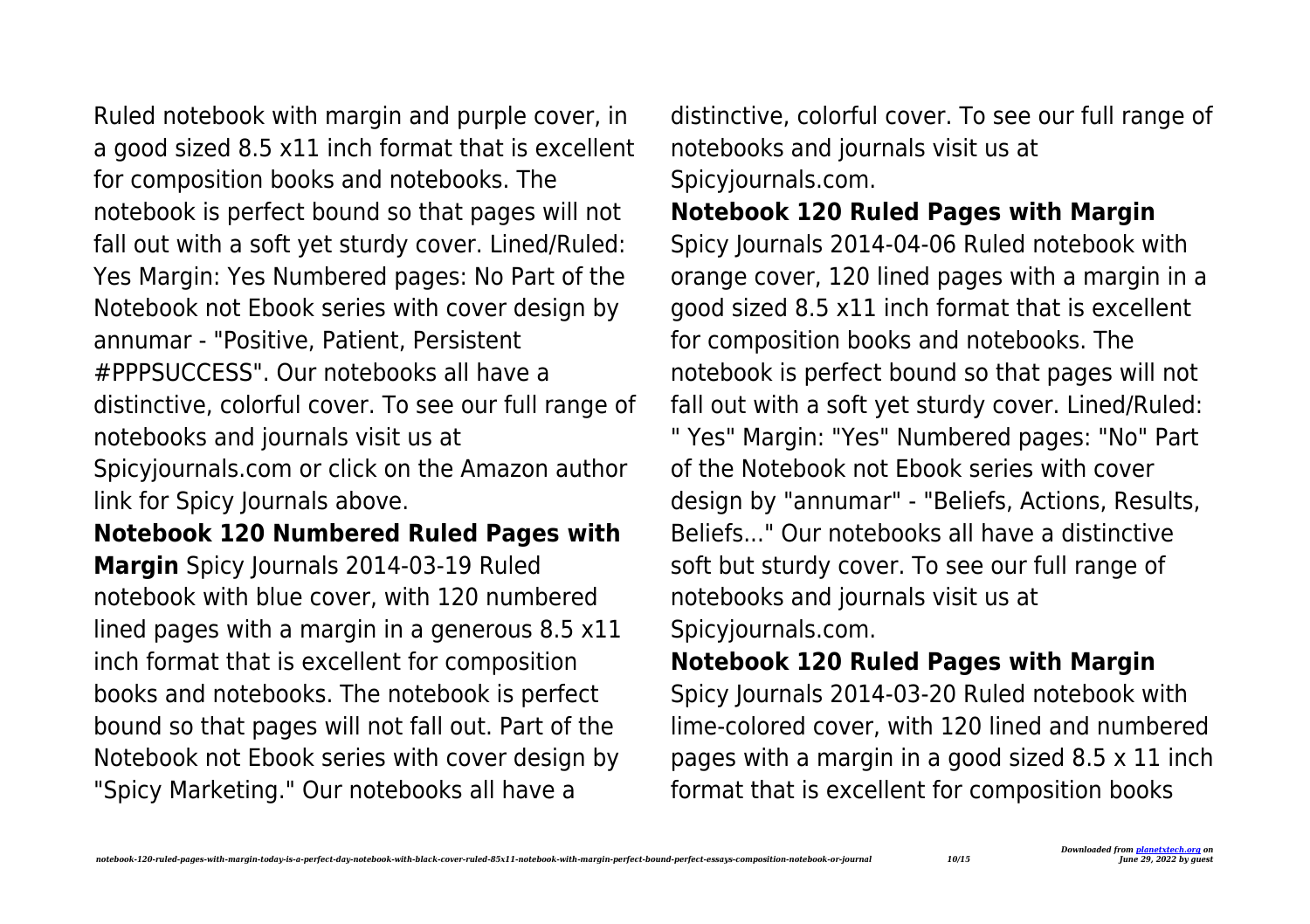and notebooks. The notebook is perfect bound so that pages will not fall out. Lined/Ruled: YesMargin: YesNumbered pages: NoPart of the Notebook not Ebook series with cover design by Spicy Journals - "#Notebook #Not Ebook". Our notebooks all have a distinctive, colorful cover. To see our full range of notebooks and journals visit us at Spicyjournals.com.

**#KICKSTART #YOURLIFE Notebook 120 Ruled Pages with Margin** Spicy Journals 2014-05-30 Ruled notebook with margin and green cover, in a good sized 8.5 x11 inch format that is excellent for composition books and notebooks. The notebook is perfect bound so that pages will not fall out with a soft yet sturdy cover. Lined/Ruled: Yes Margin: Yes Numbered pages: No Part of the Notebook not Ebook series with cover design by annumar - "#KICKSTART #YOURLIFE - Today is the Tomorrow you talked about Yesterday". Our notebooks all have a distinctive, colorful cover. To see our full range of notebooks and journals visit us at

Spicyjournals.com or click on the Amazon author link for Spicy Journals above.

**This Is Your Moment. Own It! - Notebook 120 Ruled Pages with Margin** Spicy Journals 2014-05-09 Ruled notebook with margin and red cover, in a good sized 8.5 x11 inch format that is excellent for composition books and notebooks. The notebook is perfect bound so that pages will not fall out with a soft yet sturdy cover. Lined/Ruled: Yes Margin: Yes Numbered pages: No Part of the Notebook not Ebook series with cover design by annumar - "This is your moment. Own it!" Our notebooks all have a distinctive, colorful cover. To see our full range of notebooks and journals visit us at Spicyjournals.com. **#Succeed Notebook 120 Ruled Pages with Margin** Spicy Journals 2014-05-25 Ruled notebook with margin and green cover, in a good sized 8.5 x11 inch format that is excellent for composition books and notebooks. The notebook is perfect bound so that pages will not fall out with a soft yet sturdy cover. Lined/Ruled: Yes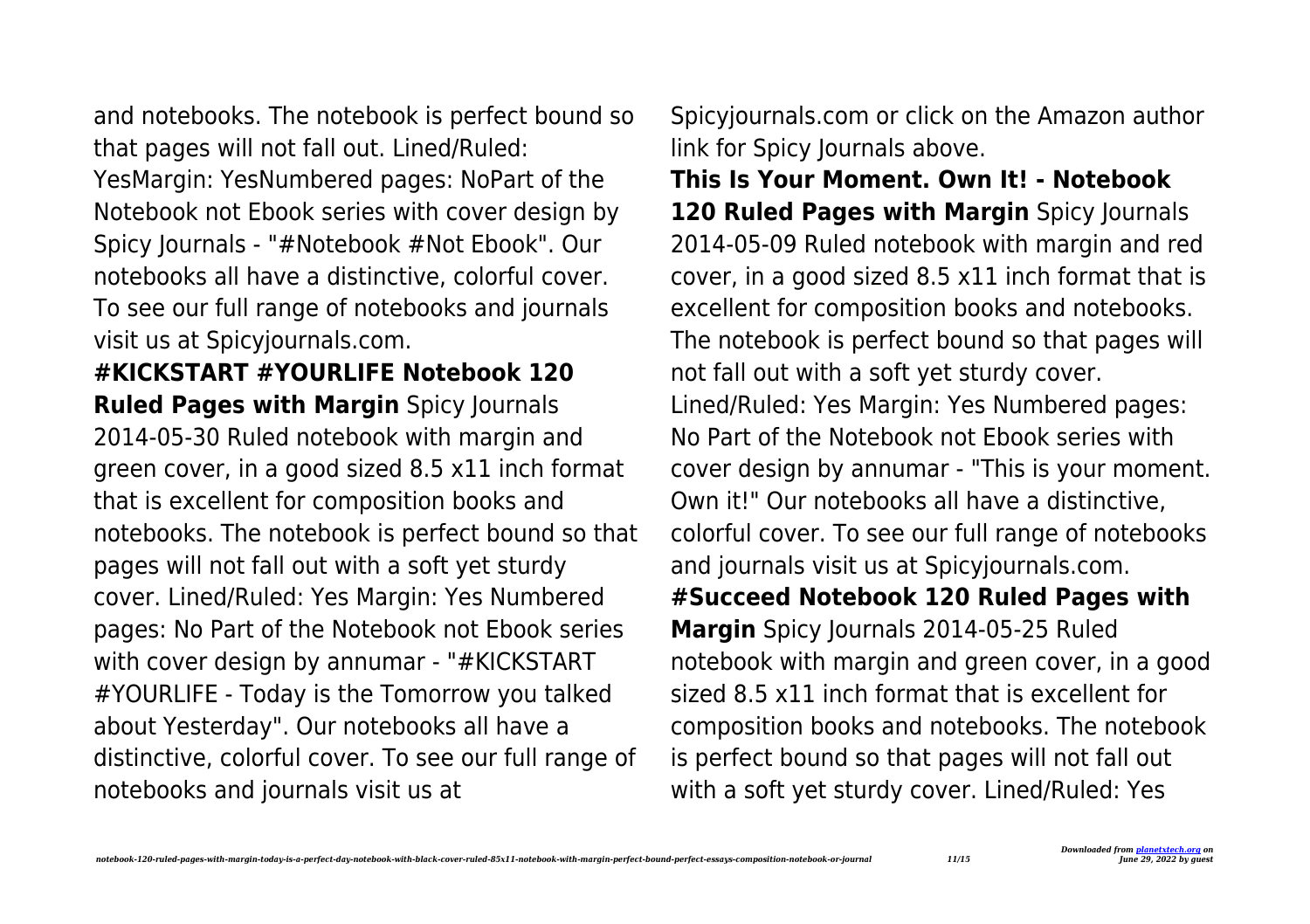Margin: Yes Numbered pages: No Part of the Notebook not Ebook series with cover design by annumar - "#Succeed - Believe you Can and You Will". Our notebooks all have a distinctive,

colorful cover. To see our full range of notebooks and journals visit us at Spicyjournals.com or click on the Amazon author link for Spicy Journals above.

Nifty Notebook 120 Ruled Pages with Margin Nifty Notebook 2014-11-08 Lined notebook with lines spaced at 8mm/0.315 in. and a margin on the left in a 6 x 9 inch format also handy for pockets and purses. This notebook is excellent for composition books and journals. It is perfect bound so that pages will not fall out and has a soft yet sturdy cover. Lined/Ruled: Yes Lined spacing 8mm/0.315 in. Margin: Yes Numbered pages: No Part of the Nifty Notebook series with cover design by annumar - "Dream, Believe, Achieve." Our notebooks all have a distinctive, colorful cover. To see our full range of handysized notebooks and journals visit us at

niftynotebook.com or click on the Amazon author link for Nifty Notebook above.

Nifty Notebook 120 Ruled Pages with Margin Nifty Notebook 2014-11-08 Lined notebook with lines spaced at 8mm/0.315 in. and a margin on the left in a 6 x 9 inch format also handy for pockets and purses. This notebook is excellent for composition books and journals. It is perfect bound so that pages will not fall out and has a soft yet sturdy cover. Lined/Ruled: Yes Lined spacing 8mm/0.315 in. Margin: Yes Numbered pages: No Part of the Nifty Notebook series with cover design by annumar - "Dream, Believe, Achieve." Our notebooks all have a distinctive, colorful cover. To see our full range of handysized notebooks and journals visit us at niftynotebook.com or click on the Amazon author link for Nifty Notebook above.

Nifty Notebook 120 Ruled Pages with Margin Nifty Notebook 2014-11-08 Lined notebook with lines spaced at 8mm/0.315 in. and a margin on the left in a 6 x 9 inch format also handy for pockets and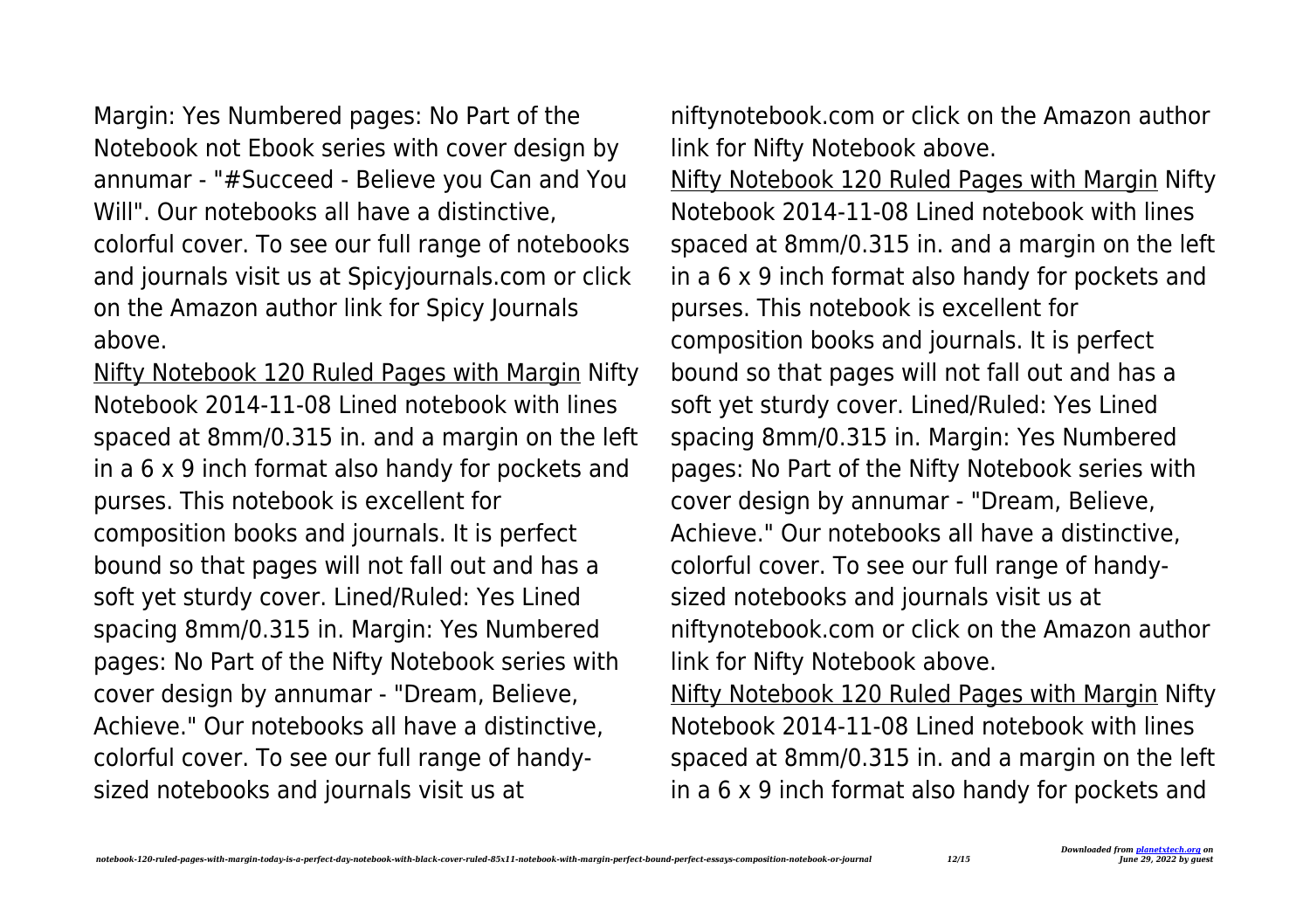purses. This notebook is excellent for composition books and journals. It is perfect bound so that pages will not fall out and has a soft yet sturdy cover. Lined/Ruled: Yes Lined spacing 8mm/0.315 in. Margin: Yes Numbered pages: No Part of the Nifty Notebook series with cover design by annumar - "Dream, Believe, Achieve." Our notebooks all have a distinctive, colorful cover. To see our full range of handysized notebooks and journals visit us at niftynotebook.com or click on the Amazon author link for Nifty Notebook above.

#KICKSTART #YOURLIFE Notebook 120 Ruled Pages with Margin Spicy Journals 2014-05-30 Ruled notebook with margin and purple cover, in a good sized 8.5 x11 inch format that is excellent for composition books and notebooks. The notebook is perfect bound so that pages will not fall out with a soft yet sturdy cover. Lined/Ruled: Yes Margin: Yes Numbered pages: No Part of the Notebook not Ebook series with cover design by annumar - "#KICKSTART #YOURLIFE - Today is

the Tomorrow you talked about Yesterday". Our notebooks all have a distinctive, colorful cover. To see our full range of notebooks and journals visit us at Spicyjournals.com or click on the Amazon author link for Spicy Journals above. **#Succeed Notebook 120 Ruled Pages with Margin** Spicy Journals 2014-05-25 Ruled notebook with margin and purple cover, in a good sized 8.5 x11 inch format that is excellent for composition books and notebooks. The notebook is perfect bound so that pages will not fall out with a soft yet sturdy cover. Lined/Ruled: Yes Margin: Yes Numbered pages: No Part of the Notebook not Ebook series with cover design by annumar - "#Succeed - Believe you Can and You Will". Our notebooks all have a distinctive, colorful cover. To see our full range of notebooks and journals visit us at Spicyjournals.com or click on the Amazon author link for Spicy Journals above.

## **Notebook 120 Ruled Pages with Margin** Spicy Journals 2014-04-04 Ruled notebook with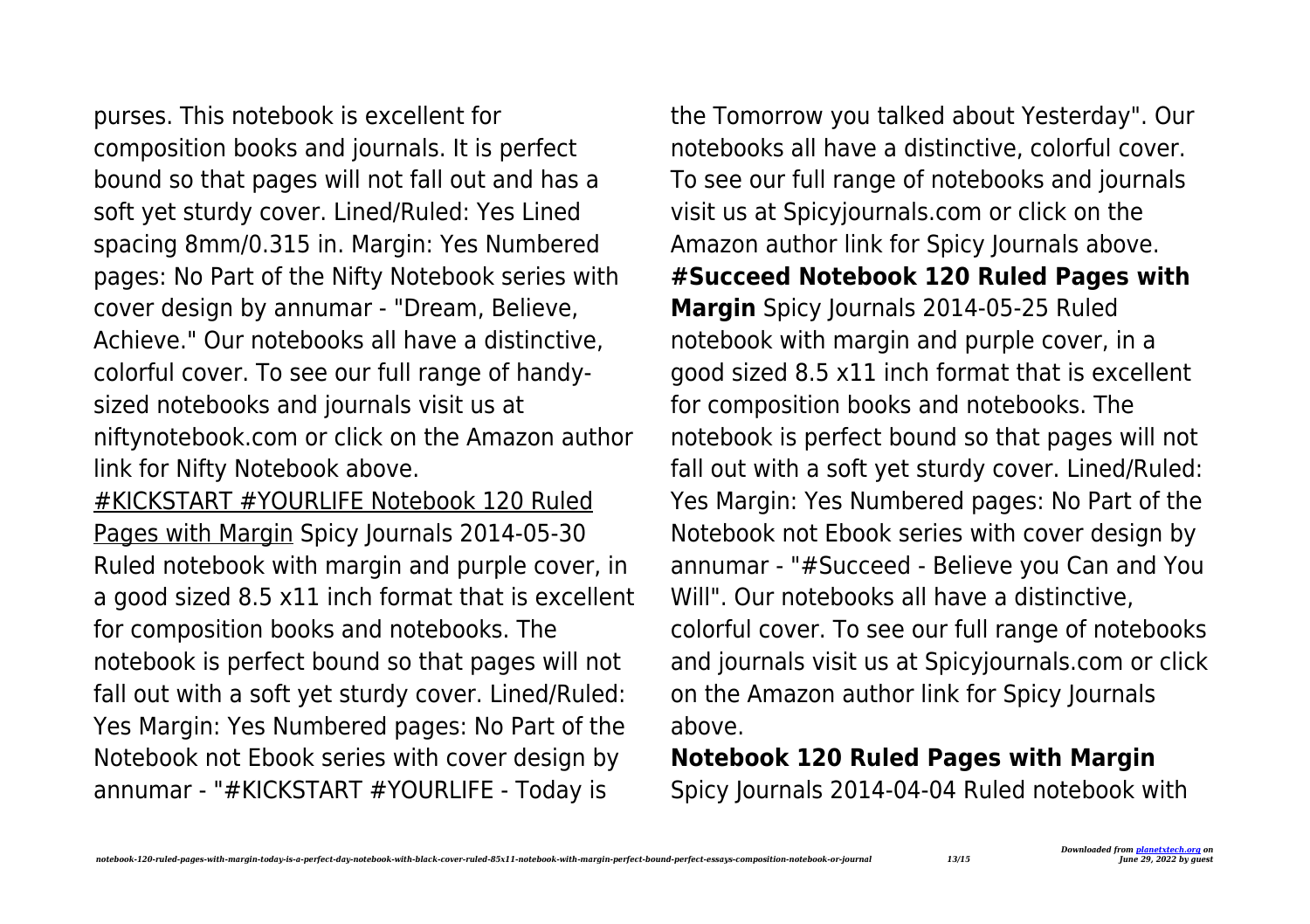pink cover, 120 lined pages with a margin in a good sized 8.5 x11 inch format that is excellent for composition books and notebooks. The notebook is perfect bound so that pages will not fall out with a soft yet sturdy cover. Lined/Ruled: " Yes" Margin: "Yes" Numbered pages: "No" Part of the Notebook not Ebook series with cover design by "annumar" - "Today is a Perfect Day..." The notebooks in our art series all have a distinctive soft but sturdy cover. To see our full range of notebooks and journals visit us at Spicyjournals.com.

#### **Notebook 120 Ruled Pages with Margin**

Spicy Journals 2014-04-01 Ruled notebook with margin and pink cover, in a good sized 8.5 x11 inch format that is excellent for composition books and notebooks. The notebook is perfect bound so that pages will not fall out with a soft yet sturdy cover. Lined/Ruled: Yes Margin: Yes Numbered pages: No Part of the Notebook not Ebook series with cover design by annumar - "Dream, Believe, Achieve." Our notebooks all

have a distinctive, colorful cover. To see our full range of notebooks and journals visit us at Spicyjournals.com.

**#KICKSTART #YOURLIFE Notebook 120 Ruled Pages with Margin** Spicy Journals 2014-05-30 Ruled notebook with margin and black cover, in a good sized 8.5 x11 inch format that is excellent for composition books and notebooks. The notebook is perfect bound so that pages will not fall out with a soft yet sturdy cover. Lined/Ruled: Yes Margin: Yes Numbered pages: No Part of the Notebook not Ebook series with cover design by annumar - "#KICKSTART #YOURLIFE - Today is the Tomorrow you talked about Yesterday". Our notebooks all have a distinctive, colorful cover. To see our full range of notebooks and journals visit us at Spicyjournals.com or click on the Amazon author link for Spicy Journals above. **Notebook 120 Ruled Pages with Margin**

Spicy Journals 2014-04-04 Ruled notebook with green cover, 120 lined pages with a margin in a